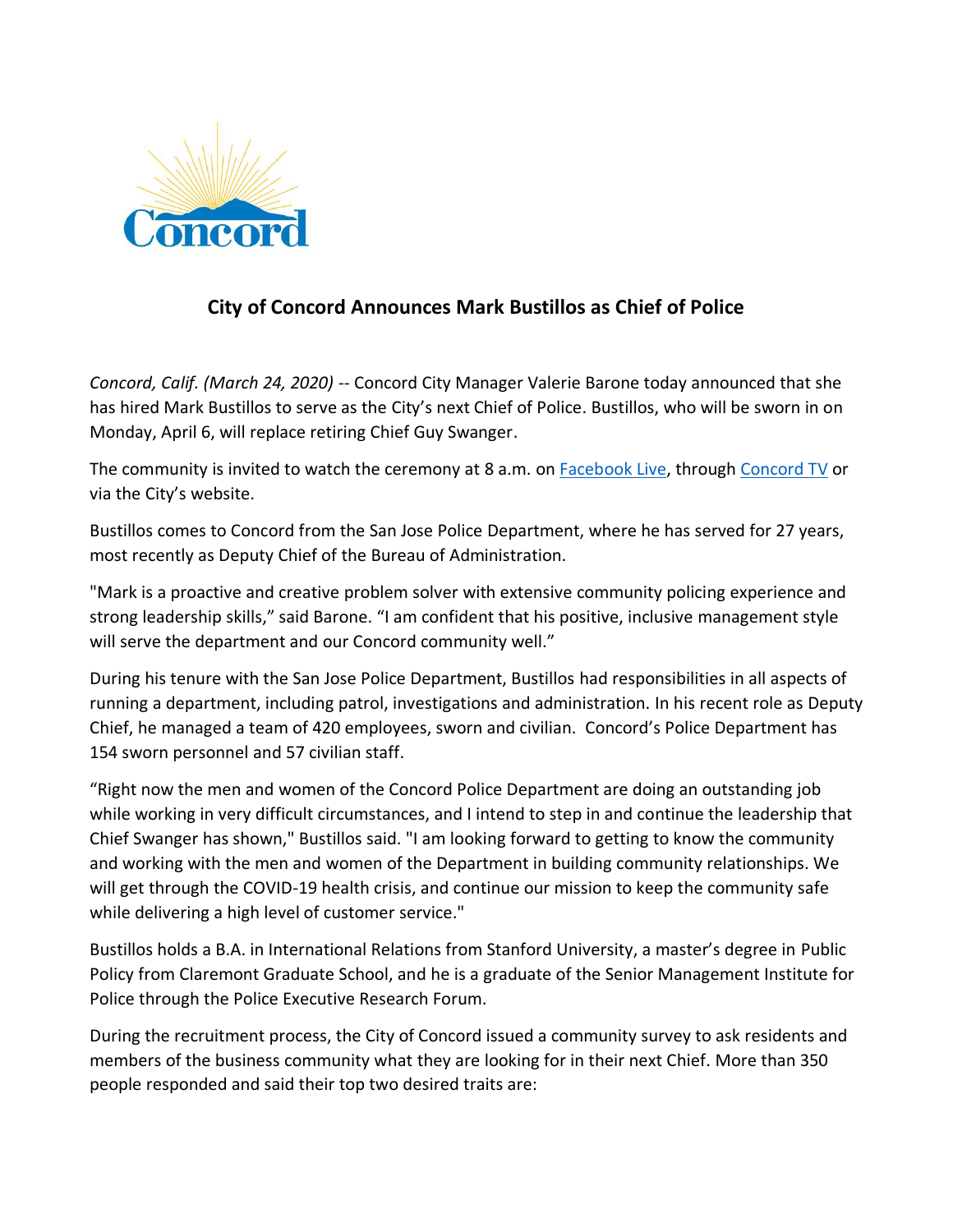"Knowledge of and experience with policing best practices for solving problems and enhancing public safety;" and

"Ability to integrate and build relationships throughout the whole Concord community, becoming an active member of the community."

The input from this survey helped guide the recruitment and selection process.

The mission of the Concord Police Department is to provide the highest quality police services to enhance community safety, protect life and property, and reduce crime and the fear of crime. The Department works together in partnership with the community and City employees to resolve problems and improve the safety and quality of life for all.

Human life, employee value, community service, problem solving, professionalism, and integrity are the values that guide the Department every day in accomplishing its mission. The Department is organized into three Divisions: Field Operations, Investigations, and Administration.

The Concord Police Department also oversees dispatch (including for the neighboring community of Clayton), emergency preparedness for the City, a Volunteers in Police Service program with over 100 members, City code enforcement, and a jail.

###

## **Bustillos Bio**

Mark was born and raised in San Jose. He attended public high school in San Jose before obtaining his Bachelor of Arts in International Relations from Stanford University and his Master's of Arts in Public Policy from Claremont Graduate University. He is also a graduate of the Police Executive Research Forum's Senior Management Institute for Police.

Mark first joined the SJPD because he wanted to give back to the community that was his home. He joined the Department in 1992 where he worked a variety of assignments that included Patrol, Narcotics Enforcement , Mobile Emergency and Response (SWAT) and the Field Training Unit. In 2002, Mark was promoted to the rank of Sergeant, serving in patrol, and later in the Office of the Chief-Internal Affairs and the Special Investigations Unit. He was promoted to the rank of



Lieutenant in 2008 as was assigned to positions as the watch commander in the Southern, Western and Central Divisions. In 2011, Mark was promoted to the rank of Captain and served as the Division Commander in the Foothill and Western Divisions prior to being assigned to oversee the Bureau of Investigations. He was promoted to Deputy Chief in 2016 and assigned to the Bureau of Administration where he oversaw the hiring of 300 recruits as well as the Police Academy, Records and Communications division.